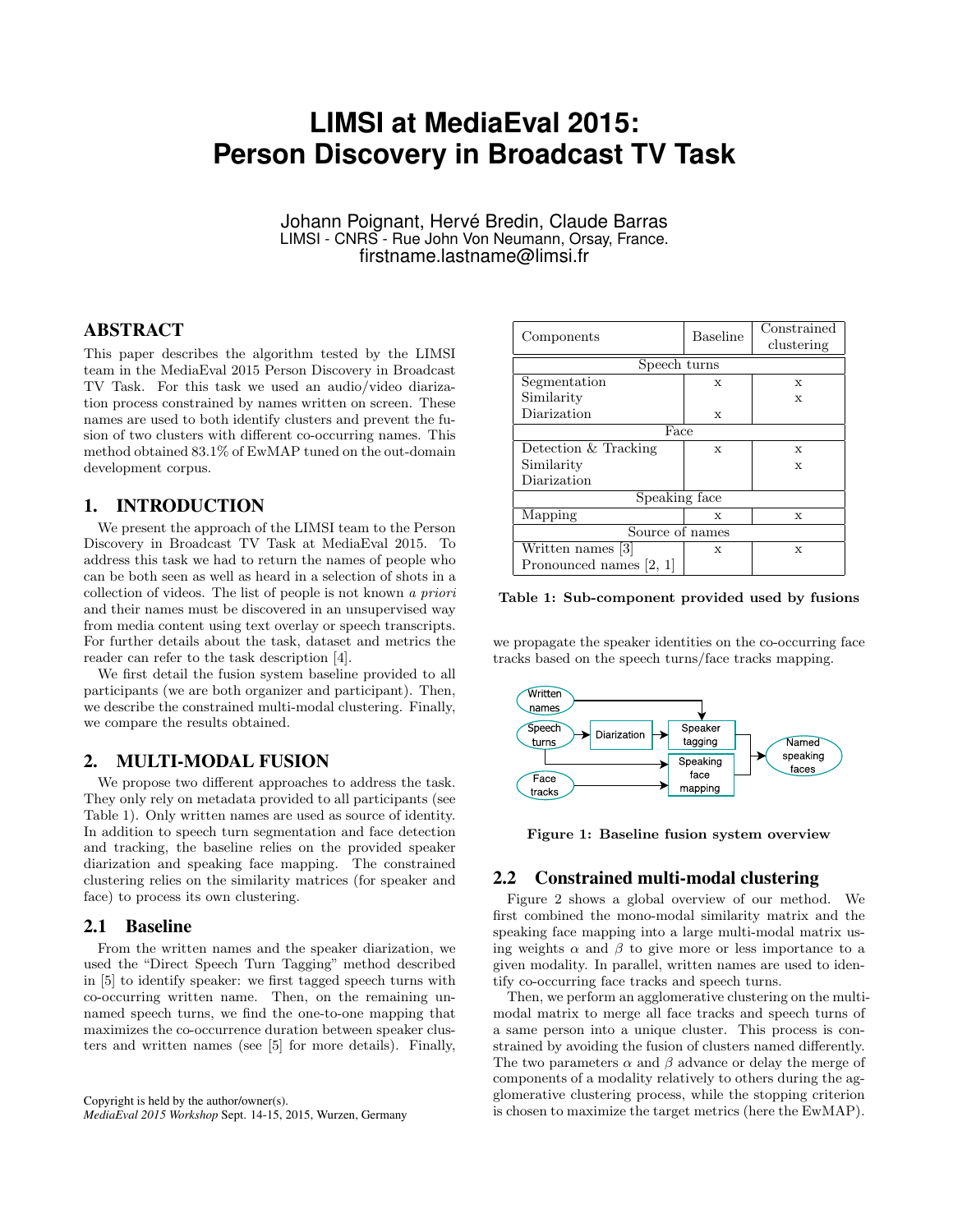

Figure 2: Constrained clustering overview

A complete description of this method can be found in [6].

## 2.3 Speaking face selection and confidence

The last part is common for the two fusions. For each person who speaks and appears in a shot (following the shot segmentation provided to all participants), we compute a confidence score. This score is based on the temporal distance between the speaking face and its closest written name. This confidence equals to:

$$
\text{confidence} = \begin{cases} 1+d & \text{if the speaking face co-occurs} \\ 1/\delta & \text{otherwise} \end{cases}
$$

where  $d$  is the co-occurrence duration and  $\delta$  is the duration of the gap between the face track (or speech turn) and the written name.

## 3. RESULTS

In Table 2, we report the EwMAP, the MAP and the Correctness (denoted by C ) obtained by the baseline and the constrained clustering tuned on an out-domain corpus (for the first deadline: 01-jul-15) and on an in-domain corpus (second deadline: 08-jul-15).

The baseline does not take into account the similarity between face and does not benefit from the knowledge of written names during the diarization process. In addition to these 2 additional information, our second method optimizes the stopping criterion of the clustering based on the target metric (EwMAP) while the diarization of the baseline is tuned to maximize the classical DER.

For the first deadline (July 1st) we tuned the parameters  $\alpha$  and  $\beta$  and the stopping criterion of the clustering process

| Run                                                 | $EwMAP(\%$     | $\mathrm{MAP}(\%)$ |                |
|-----------------------------------------------------|----------------|--------------------|----------------|
| Baseline                                            | 78.35          | 78.64              | 92.71          |
| Const. clus. $01$ -jul-15<br>Const. clus. 08-jul-15 | 83.13<br>84.56 | 83.46<br>84.89     | 93.19<br>94.11 |
| Oracle propagation<br>mono-show                     | 96.84          | 96.84              | 97.25          |
| Oracle propagation<br>cross-show                    | 97.83          | 97.83              | 97.83          |

#### Table 2: Results

on the out-domain development set. For the second deadline (July 8th), we tuned these parameters with the evaluation proposed via the leaderboard (computed every six hours on a subset of the test set). We can see only a little improvement between them, showing that our method generalizes well.

To determine the scope for further progress we used an oracle capable of recognizing a speaking face as soon as his/her written name is correctly extracted by the OCR module. In the mono-show case, the name must be written in the same video. In the cross-show case, the name can be written in any video of the corpus. Since our own approach only uses mono-show propagation, these oracle experiments show it is possible to earn up to 1% of MAP using cross-show propagation approaches.

In Table 3 we report the mean precision and recall over all queries. Compared to the baseline, the constraints on the clustering process allows to have a lower stopping criterion (therefore to have bigger clusters and hence to improve the recall), while keeping very good clusters purity (see the precision in Table 3). The high precision of our constraint clustering made the choice of the confidence score (used to rank shots in the computation of the MAP) not really important. The tuning of the three parameters on an in-domain corpus improves recall by 1.3% and decreases precision by 0.8%. In practice,  $\alpha$  was reduced for the July 8th (in-domain tuning), therefore speech turns clustering was delayed (with respect to face tracks clustering) between July 1st (out-domain) and July 8th (in-domain tuning).

| Run                                        | $Precision(\%)$ Recall(%) |      |
|--------------------------------------------|---------------------------|------|
| <b>Baseline</b>                            | 79.1                      | 74.8 |
| $\overline{\text{Const.}}$ clus. 01-jul-15 | 98.5                      | 82.9 |
| Const. clus. 08-jul-15                     | 97.7                      | 84.2 |

Table 3: Mean precision and recall

#### 4. CONCLUSION AND FUTURE WORKS

This paper presented our approach and results at the MediaEval Person Discovery in Broadcast TV task. The process used an audio/video diarization constrained by written names on screen. This source of identities is used to both identify clusters and avoid wrong merges during the agglomerative clustering process.

For future works we will improve the distance between speech turns, try other clustering methods and cross-show propagation.

Acknowledgment. This work was supported by the French National Agency for Research under grant ANR-12-CHRI-0006-01 (CAMOMILE project).